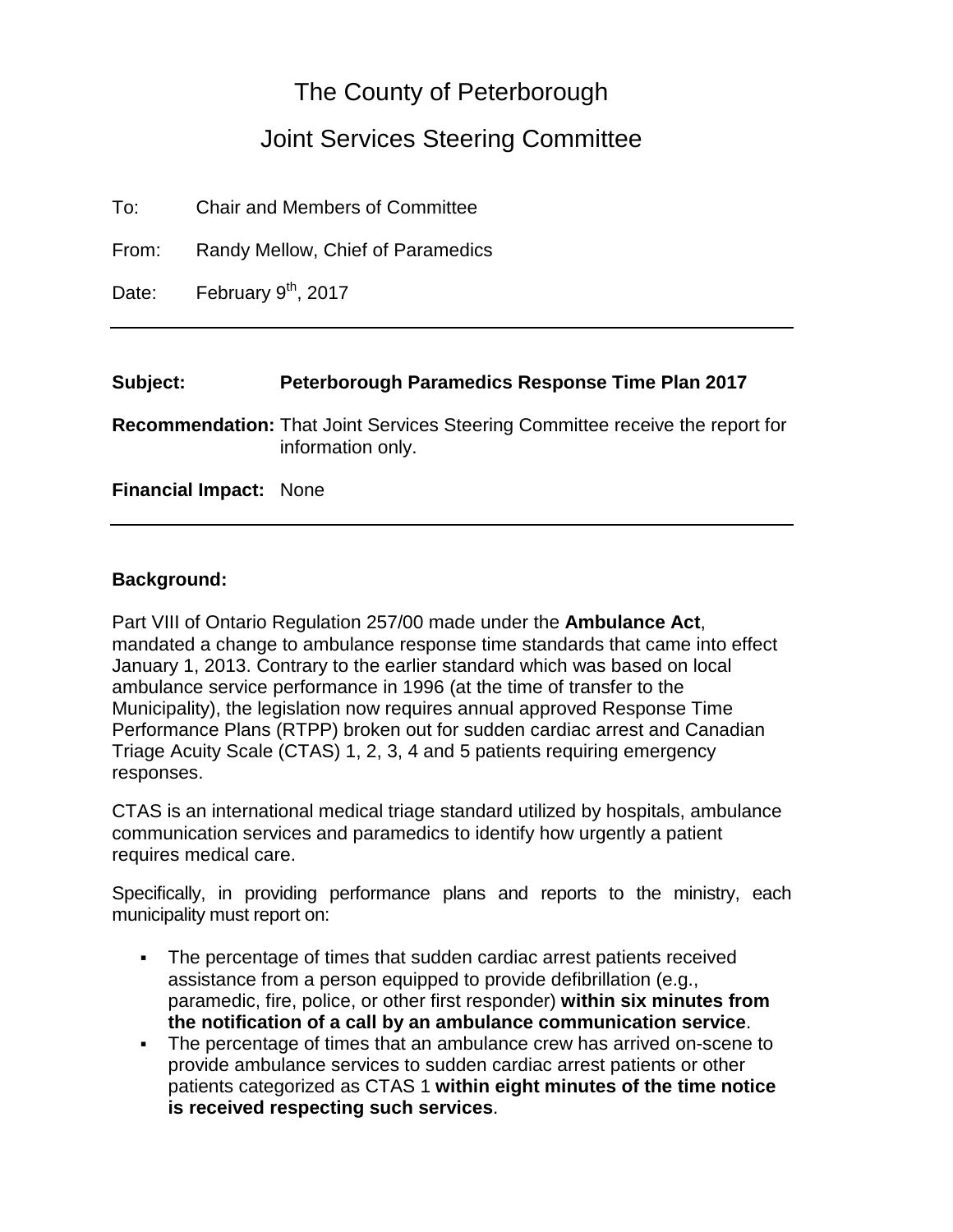The percentage of times that a paramedic arrived at the location of a patient determined to be CTAS 2, 3, 4, 5 within a period of time **determined appropriate by the municipality**.

In addition to the mandated response time targets related to specific and individual patient acuity, the response time performance plans developed by the municipal sector:

- Will recognize that the attendance of any person equipped to provide defibrillation (including a paramedic, fire fighter, police officer or other first responder) to a sudden cardiac arrest patient will "stop" the response-time clock;
- **May** include municipal public safety and prevention education and promotion campaigns that could contribute to meeting municipal response time performance plans, such as:
	- Fire and Police Defibrillation
	- Community-Based First Aid Programs
	- Public Health Safety and Prevention Programs, including programs to educate the public on the appropriate use of 9-1-1.

All municipal RTPPs are posted on the Ministry of Health and Long Term Care public website

(www.health.gov.on.ca/english/public/program/ehs/land/responsetime.html), and are to be accompanied by performance results for the previous year.

Municipalities may adjust individual performance plans at will, subject to timely notification of the Ministry. Annually, and no later than October 31st, municipalities are required to notify the Ministry of their Response Time Performance Plans for the upcoming calendar year.

### **Analysis:**

The number one priority of Peterborough County/City Paramedic Service (PCCP) is to provide the best possible prehospital clinical care to the residents and visitors of Peterborough County and City and to do so in the most effective and efficient method possible. In order to achieve this, PCCP administration continually analyses paramedic service call volumes, response times and patient outcomes.

With respect to the RTPP, PCCP focusses particularly on response time data in relation to the targets set out within the plan. A summary of this data is provided in Table 1 below. Based on a review of performance targets and achievements, PCCP Administration has maintained the response time targets set out within the plan while implementing several deployment adjustments over the past several years in an effort to consistently meet those targets. These adjustments have however had limited effect on improving response times.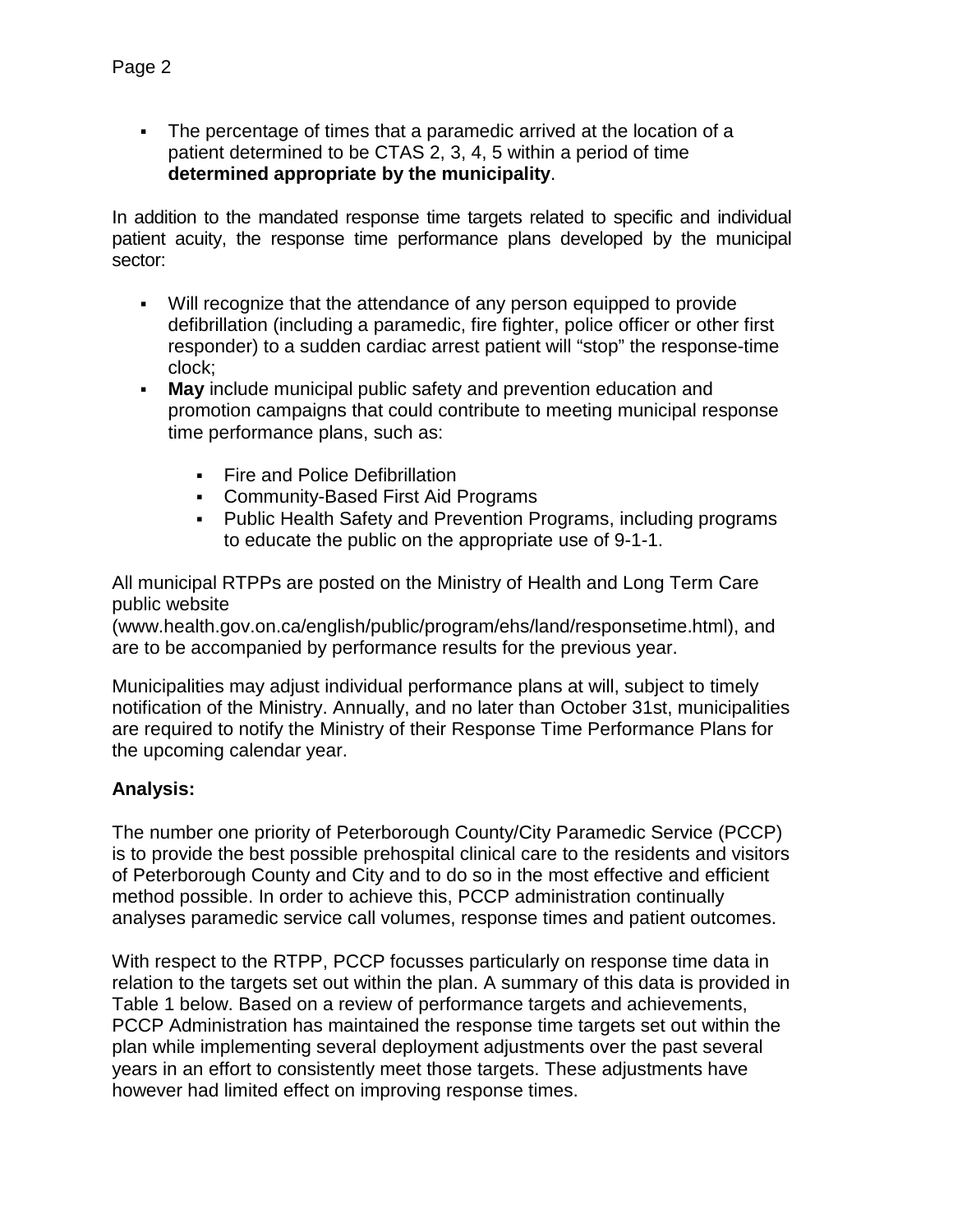Subsequently, after the 2015 RTPP review, PCCP proposed to improve response times through the addition of 4 Full Time Paramedic Staff in 2016. These staff positions have been utilized in a mobile West Peterborough City deployment strategy while a West City Station plan could be investigated.

The result of this deployment strategy, as demonstrated in Table 1 below, was to significantly improve response times on the highest acuity level responses. As a final result, PCCP is currently exceeding all targets within the RTPP.

| Level of<br><b>Acuity</b> | <b>Time</b><br>(min:sec) | <b>Response</b><br><b>Time Plan</b><br><b>Target</b><br>(Est. 2013) | 2014<br><b>Actual</b><br><b>Percentile</b> | 2015<br><b>Actual</b><br><b>Percentile</b> | 2016<br><b>Actual</b><br><b>Percentile</b> |
|---------------------------|--------------------------|---------------------------------------------------------------------|--------------------------------------------|--------------------------------------------|--------------------------------------------|
| Sudden                    | 6:00                     | 50%                                                                 | 59.3%                                      | 50.5%                                      | 59.6%                                      |
| <b>Cardiac Arrest</b>     |                          |                                                                     |                                            |                                            |                                            |
| CTAS <sub>1</sub>         | 8:00                     | 66%                                                                 | 64.1%                                      | 63.5%                                      | 71.33%                                     |
| CTAS <sub>2</sub>         | 10:00                    | 65%                                                                 | 72.7%                                      | 75.2%                                      | 76.14%                                     |
| CTAS <sub>3</sub>         | 10:00                    | 65%                                                                 | 69.4%                                      | 70.2%                                      | 72.46%                                     |
| CTAS <sub>4</sub>         | 10:00                    | 65%                                                                 | 70.9%                                      | 72.4%                                      | 70.16%                                     |
| CTAS <sub>5</sub>         | 10:00                    | 65%                                                                 | 68.8%                                      | 70.5%                                      | 68.16%                                     |

## **Table 1**

### **Conclusion**:

As mandated by legislation, PCCP on behalf of the Municipality must continually review, update as necessary and report on the Response Time Performance Plan and achievements. The department continues to do so within the following framework:

- A review of historic response time performance in comparison to patient acuity;
- Consideration of call volume trends;
- Review and adjustments to deployment strategies to meet evolving demands;
- An evaluation of current performance related to cardiac arrest save rates;
- With consideration that targets represent achievable standards that build on PCCP's strong overall performance.

PCCP remains committed to continual analysis of performance and seeks system improvement opportunities. Current operating conditions and trends suggest that the proposed response time targets are both reasonable and attainable. Recent